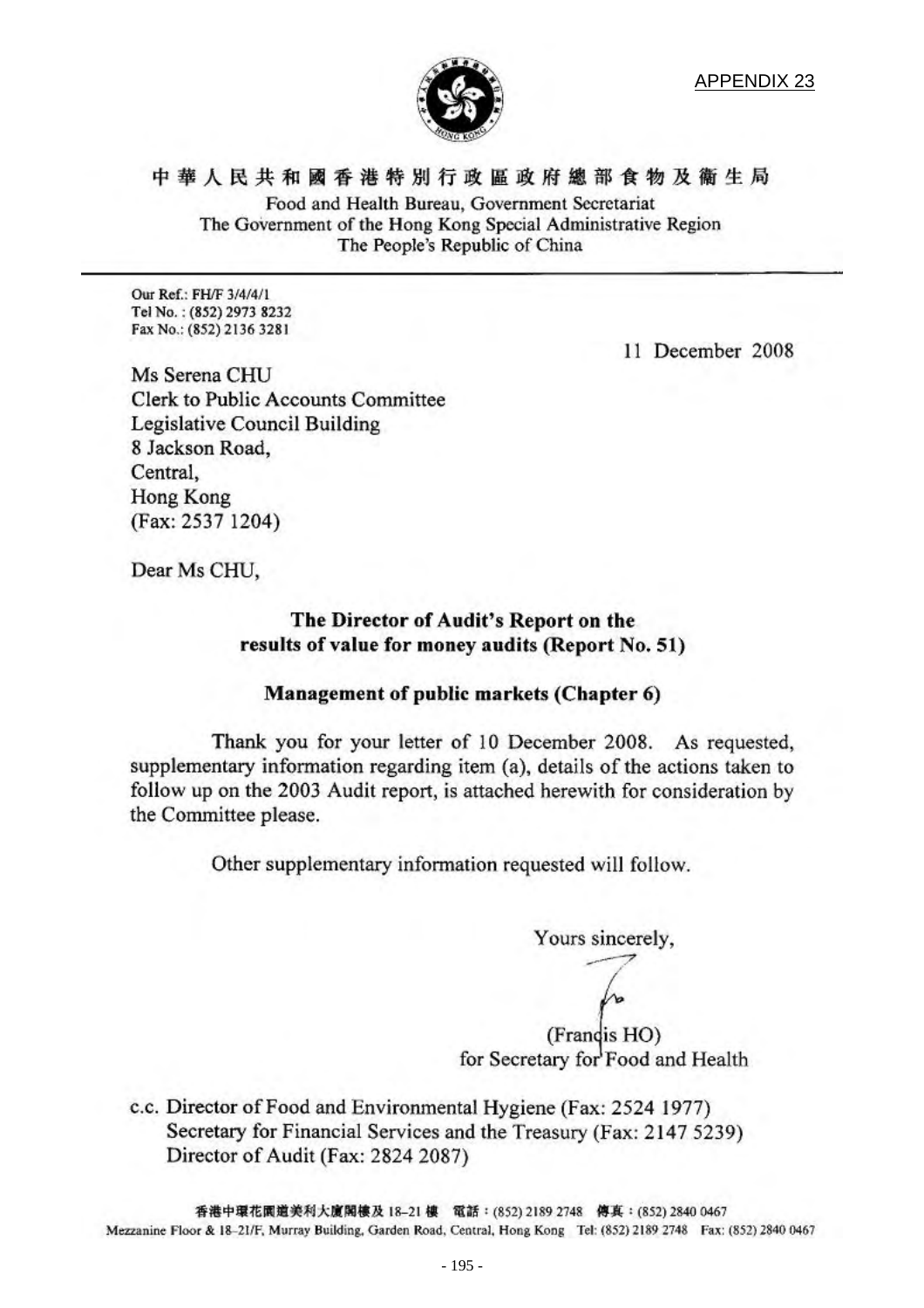# **Recommendations in Audit's Report No. 41 and the follow-up actions taken by the Administration**

#### **Vacant or non-trading market stalls**

- Recommendation A: Conduct a comprehensive review to ascertain the causes of the high market stall vacancy rate (MSVR) of public markets, especially those commissioned after 1998, and take remedial action to reduce the MSVR of markets.
- Follow-up A: Completed. The Food and Environmental Hygiene Department (FEHD) has reviewed the formula for calculating the vacancy rate of public markets in accordance with Audit's recommendation and has presented two overall MSVRs, namely, a gross MSVR which covers all vacant stalls including those set aside for designated purposes and a net MSVR which excludes all stalls frozen for such purposes.

FEHD has also reviewed the reasons for the high MSVR in the few markets commissioned after 1998. In general, the reasons for high vacancy include increasing competition from supermarkets, the presence of a number of fresh provision shops and other retail outlets in the vicinity of these markets, changing shopping habits of the public, over-provision of market stalls, etc.

In view of the above, the Food and Health Bureau (FHB) and FEHD has completed a review on the policy on provision of public markets, and briefed the Legislative Council (LegCo) Panel on Food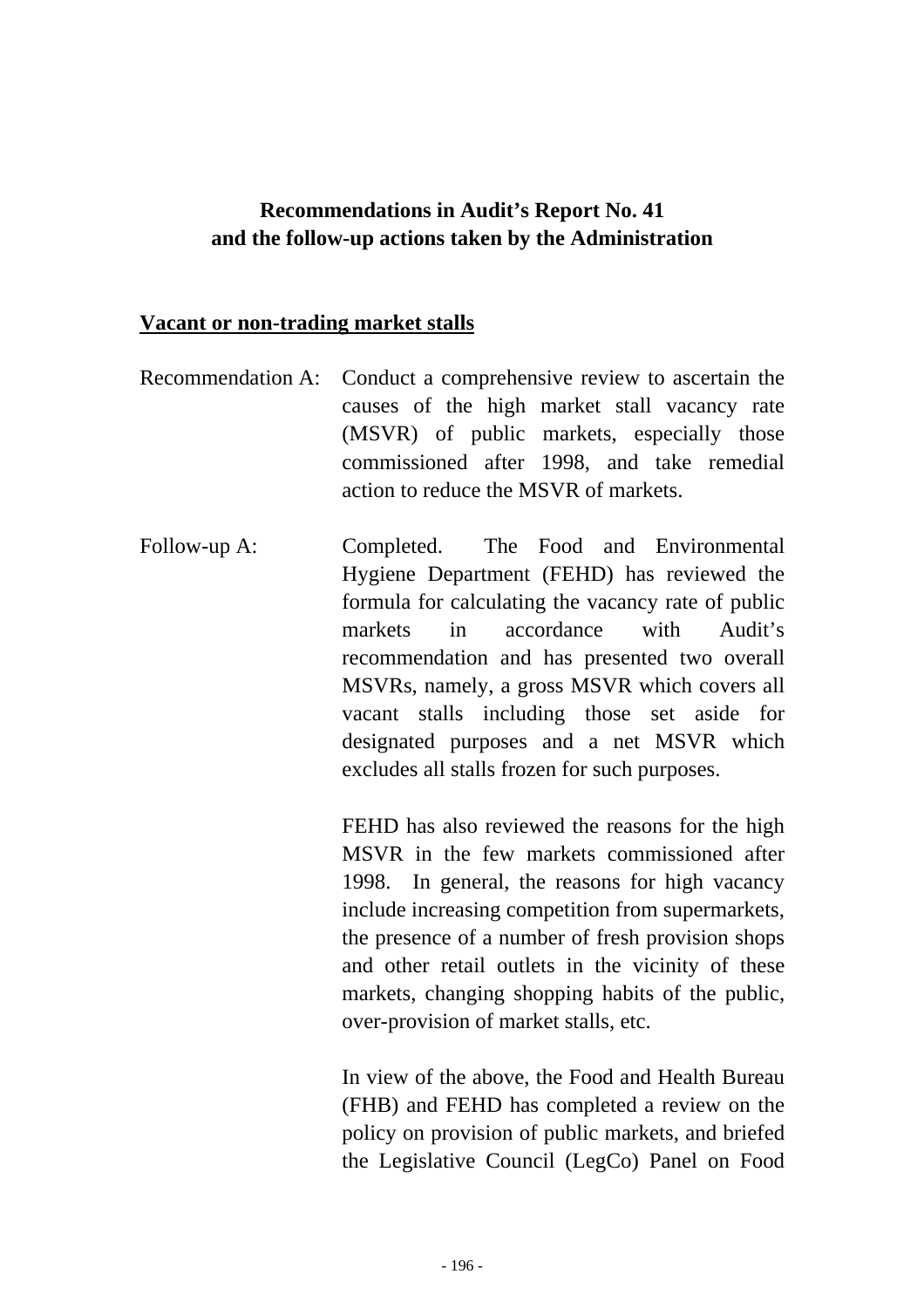Safety and Environmental Hygiene (FSEH) on findings of the review in May and November 2008 respectively. The review has revised the existing planning standards and guidelines for the provision of public markets, which based solely on the ratio for stall provision, population and the number of resiting hawkers. The new guideline will be more flexible, taking into account not only the population and the number of hawkers, but also a host of other relevant factors (e.g. demographic mix, community needs, provision of public and private market facilities nearby, the number and distribution of fresh provision retail outlets and public sentiments towards preservation of hawker areas), in deciding whether to build a new public market so as to ensure better use of public resources. The review has also devised a set of criteria for evaluating whether a public market has viability problems, and conducted an in-depth study on four markets with viability problems, examining proposals to improve the occupancy of these markets and the possibility of shutting them down.

Recommendation B: Review the justifications for allowing:

- (i) stall lessees of public markets previously managed by the Urban Services Department to cease trading for a maximum of 156 days a year; and
- (ii) stall lessees of markets previously managed by the Regional Services Department to cease trading for a maximum of 84 days a year.
- Follow-up B: Completed. FEHD has aligned the tenancy clause for all public market tenants. Under the aligned tenancy clause, a tenant shall not cease or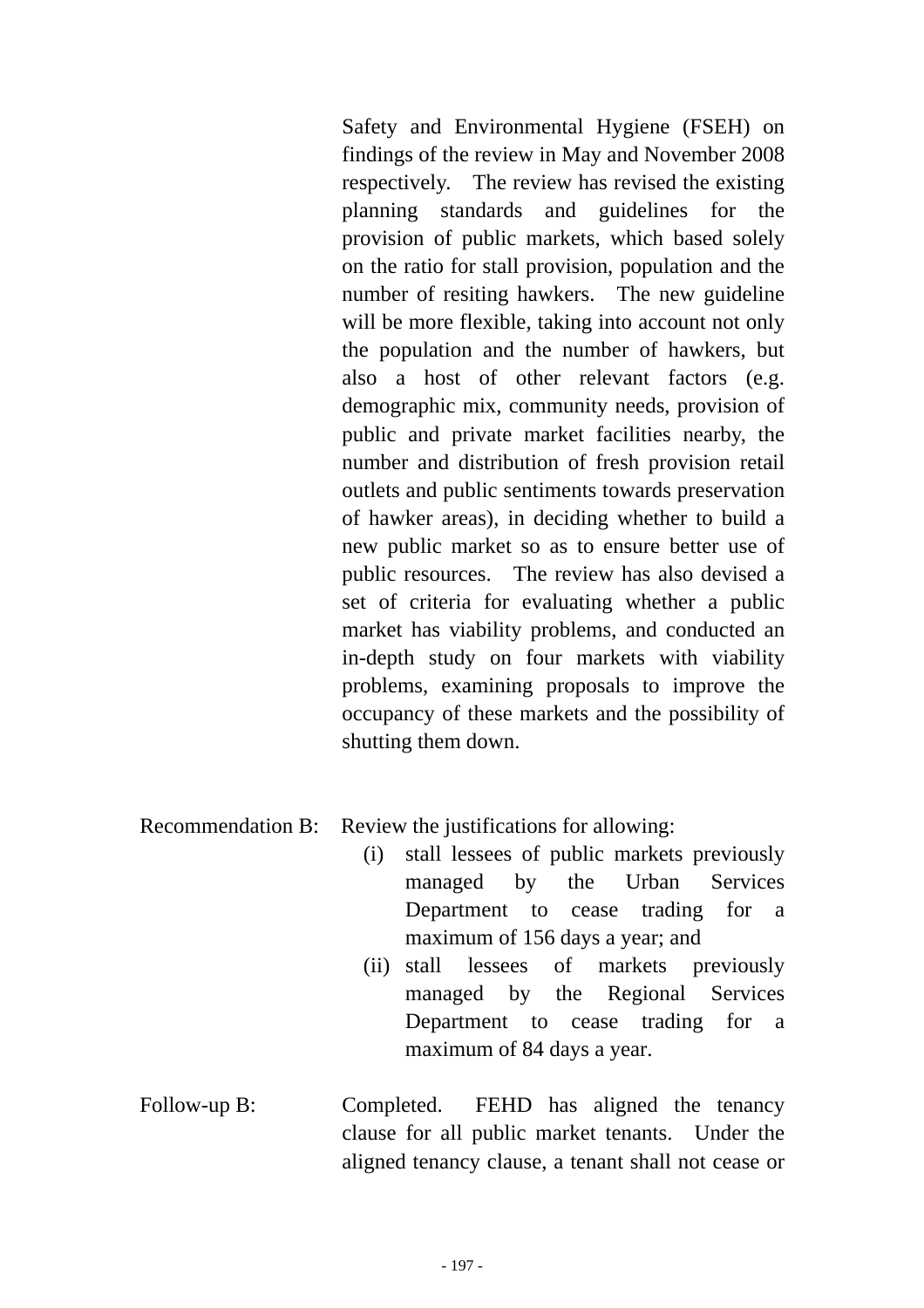suspend business at the stall for seven days or more in a calendar month without the prior written consent of FEHD. FEHD has imposed the new tenancy clause on all new tenancies and existing tenancies on 1 February 2005 and 1 April 2005 respectively.

### **Planning standard for public markets**

- Recommendation C: In conjunction with the Director of Planning, promptly conduct a comprehensive review of the demand for public market facilities, having regard to the changed circumstances brought about by the proliferation of superstores, supermarkets and fresh provision shops in recent years, and revise the planning standard for the provision of public markets set down in the Hong Kong Planning Standards and Guidelines accordingly.
- Follow-up C: Completed. Please refer to Follow-up A.

## **Operating deficits incurred at some public markets**

- Recommendation D: Promptly conduct a comprehensive review of public markets with a view to ascertaining whether any of the markets should be closed down.
- Follow-up D: Completed. As stated in Follow-up A, FHB and FEHD have reviewed the vacancy situation of public markets. Using the benchmark of vacancy rates exceeding 60% for three consecutive years and with deficits, four public markets were identified to have viability problems, namely the Bridges Street Market in Central, the Mong Kok Market, the Kwong Choi Market in Tuen Mun and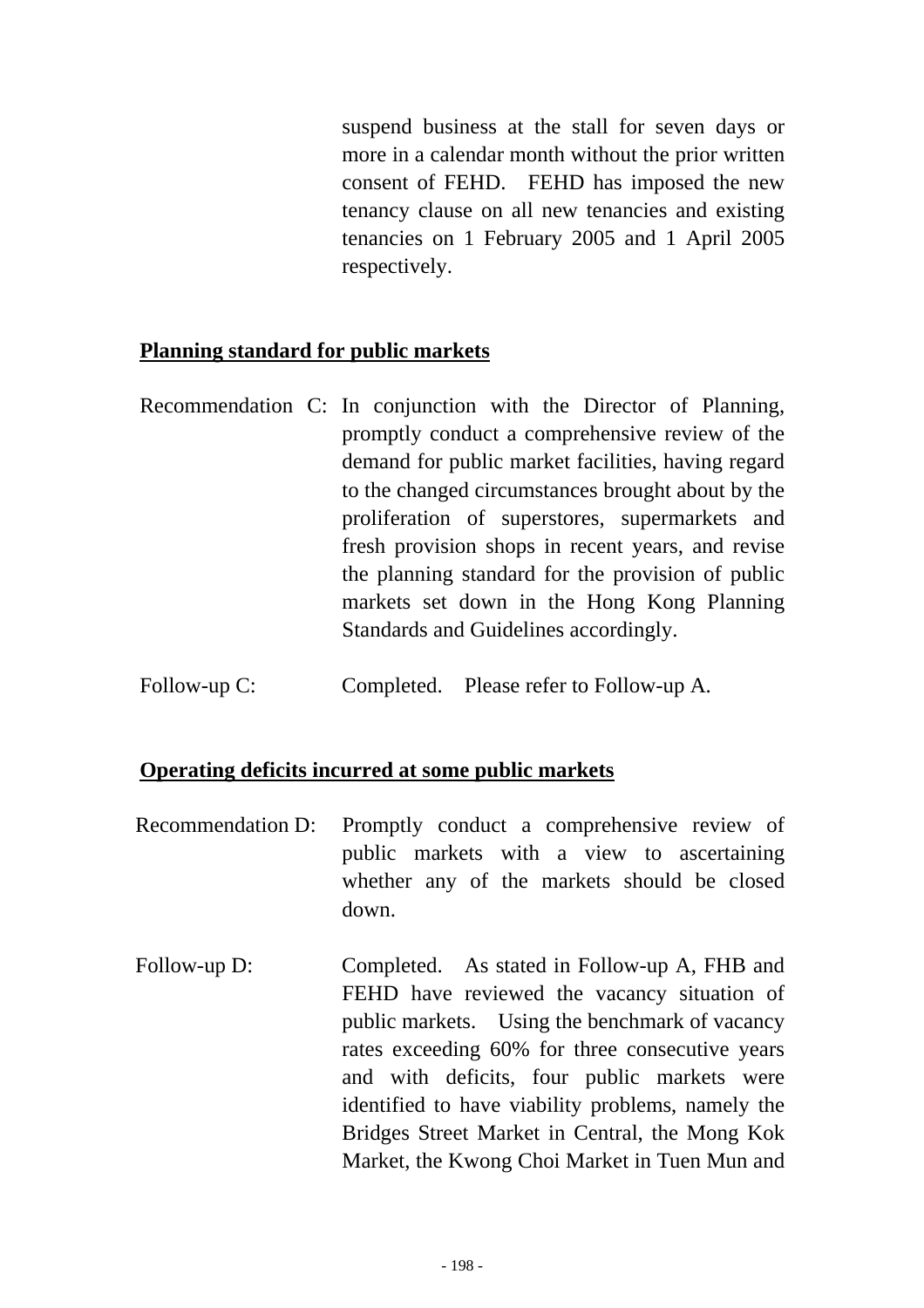the Tang Lung Chau Market in Wan Chai.

- Recommendation E: In the light of the results of the comprehensive review, draw up an action plan to deal with those public markets identified for closure.
- Follow-up E: Have followed up actively. On the four markets identified with viability problems, FEHD has consulted the relevant district councils on the possibilities of closing them down. There were divergent views from district councils on closing down markets with high vacancy rates and deficit. Two district councils supported the market closure proposal in respect of the market in their district. They agreed that the market in question had lost its social function and urged the Administration to close down the market to make way for other facilities that better suit the community needs of the district. The other two district councils had reservation or did not support the closure proposal for the market in their district. They considered that public markets were major community facilities which were particularly important to residents in meeting their daily needs and hence should be retained. In the light of the feedback received, we will follow up on the market closure proposal accordingly. With the support of the Yau Tsim Mong District Council, FEHD is discussing with the tenants on the arrangement of closing down the Mong Kong Market.
- Recommendation F: Re-examine the feasibility of transferring the entire operation of selected public markets to private operators, and consider carrying out a pilot scheme to test this arrangement.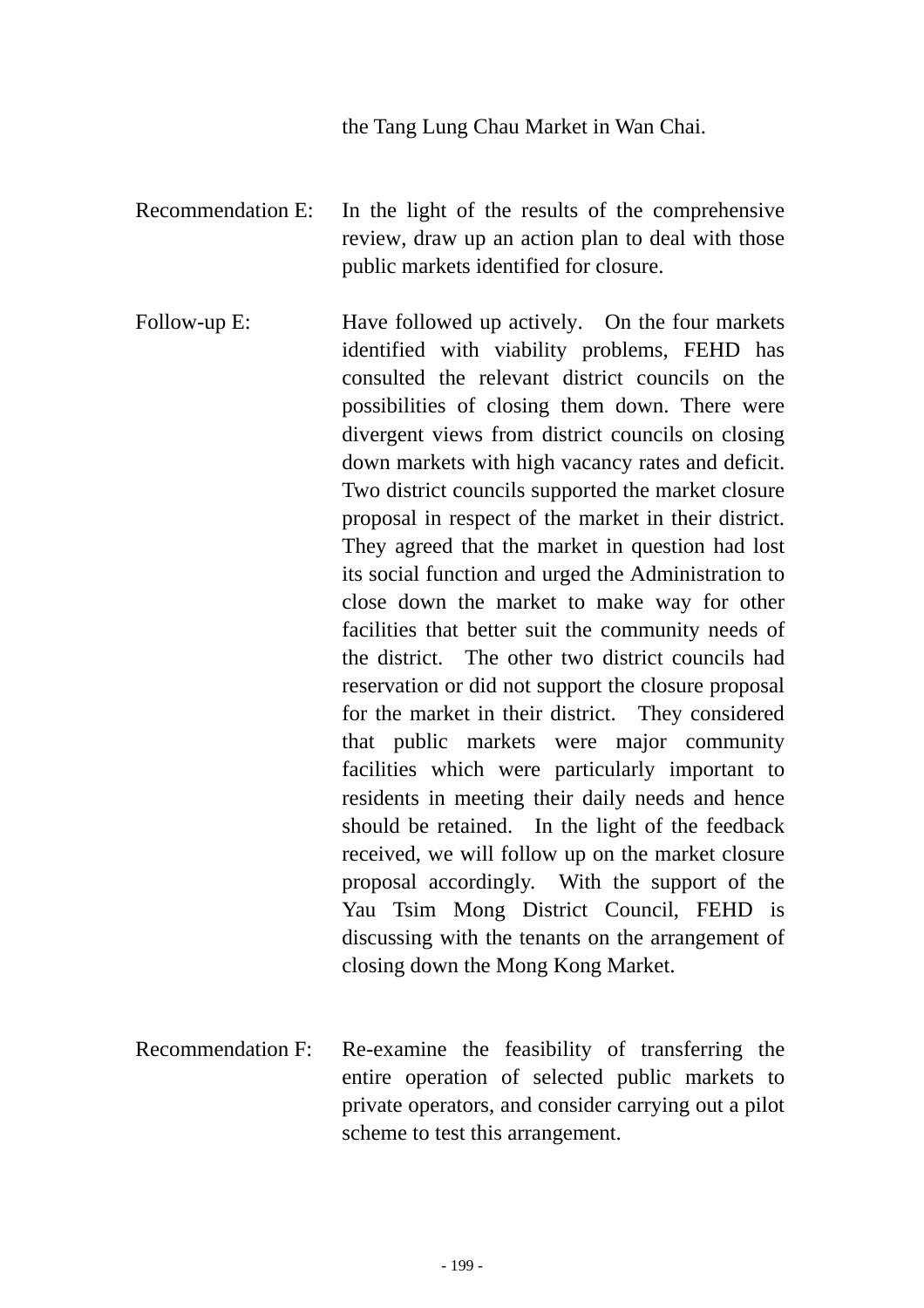Follow-up F: Have followed up actively. We have met with other market operators, including some from the private sector, to study various market operation modes. In general, the operating right of a market and the right to adjust market rental have to go hand in hand to the private operator in order to make the proposal attractive to private operators. Some members of the public and tenants are concerned that private operators who operate markets on commercial principles will substantially increase market rental and raise the operating cost of market tenants which will in turn be transferred to customers and push up prices. As such, whether the recommendation is feasible and acceptable to the public needs to be explored further.

### **Retrofitting of air-conditioning systems**

- Recommendation G: Critically reassess the need for the retrofitting of air-conditioning systems in public markets.
- Follow-up G: Completed. FEHD has completed a review of the need to retrofit air-conditioning system in public markets and cooked food centres, and briefed the LegCo FSEH Panel on 3 March 2004. The Administration has formulated a guideline stipulating that air-conditioning retro-fitting works will be conducted when 85% of the market tenants or more support the project and agree to pay for the recurrent costs (electricity charge and maintenance fee). In the light of this guideline, FEHD has conducted air-conditioning retro-fitting works for two public markets and three cooked food centres (which have been completed), while general improvement works will be implemented for the remaining markets.